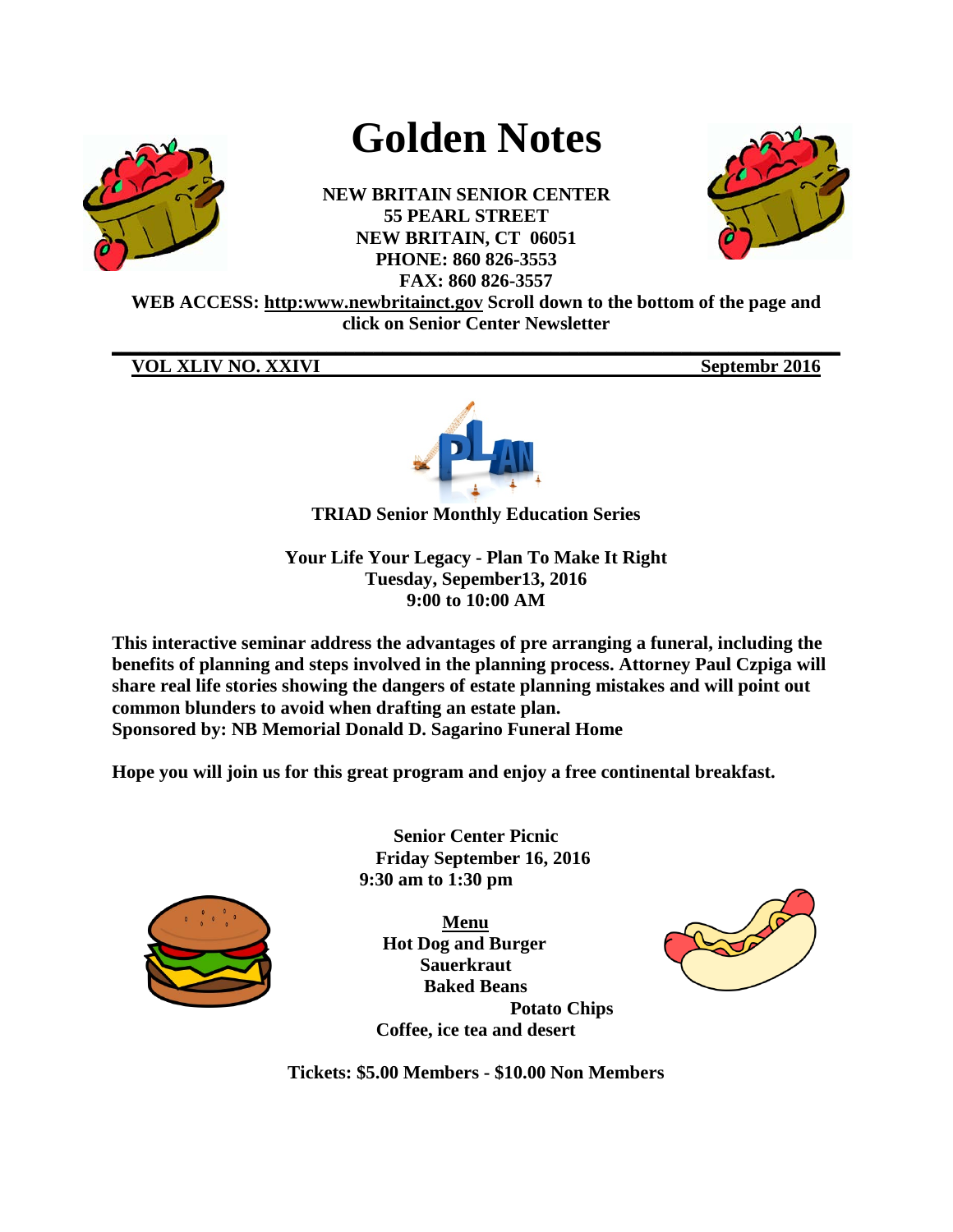#### **Parks/ Recreation/ Community Service Bus Trips**

**3111 - VT Fall Foliage Vermont Fall Foliage Saturday, October 8, 2016 Cost: \$149.00 Program Content:**

**Experience Vermont during the most spectacular season of the year! See the gently rolling countryside, awash with colors. This trip includes: tour director and round-trip motor coach transportation. Passage aboard the historic and scenic Green Mountain Railroad (Chester, Ludlow, Chester). A visit to the Vermont Country Store, and a Dinner at the New England House, where the atmosphere in the fall is warm and Cozy, A perfect spot to relax after a full day of sightseeing and "leaf-peeping". Meal choices include: Pot Roast, Roast Turkey and Herb Cruised Whitefish. Registration deadline 09/08/2016**

**3112 - SOL & Ellis Island Statue of Liberty, Ellis Island & Times Square Sunday, October 13, 2016 Cost: \$99.00 Program Content: Visit Lady Liberty, Ellis Island, and Times Square! Tour includes: round-trip motor coach transportation, roundtrip motor coach transportation, and cruise to and from islands and leisure time in Times Square. Registration deadline 09/23/2016**

**3113 - Macy's Parade Macy's Thanksgiving Day Parade Thursday, November 24, 2016 Cost: \$79.00 Program Content: Usher in the Holiday Season at one of the most beloved holiday events ever! See the famous balloons, floats, marching bands and of course, Santa. The buss will drop off at the Plaza Hotel (5th Ave. & Central Park) Trip includes: round-trip motor coach transportation and Tour Director. Registration deadline 10/24/2015**

**3115 - NYC Botanical Gardens New York Botanical Gardens Holiday Train Show Saturday, December 10, 2016 Cost: 129.00 Program Content:**

**Garden-gauge trains zip along a quarter-mile of track past beloved New York landmarks, made from plant materials—all within the warmth of the country's largest Victorian-style glasshouse. Trip includes: round-trip motor coach transportation, admission to the Botanical Gardens Train Show, Lunch Buffet, Behind the Scenes Tour, and Leisure ton Arthur Ave. Registration deadline 11/10/2016**

**THE REGISTRATION DEADLINE FOR SHARED TRIPS IS ONE MONTH PRIOR: Shared bus trips are offered to several communities, exact departure times are dependent upon towns attending. Departure times for most shared bus trips are between 7:00am and 9:00am; most trips depart from the commuter parking lot across from the New Britain Target Store located at 475 Hartford Road, New Britain. Participants are notified via letter of exact departure times/location at least two weeks prior to trip. Participants must be over the age of 18 or accompanied by an adult**.

**Call 860 826-3360 for more information**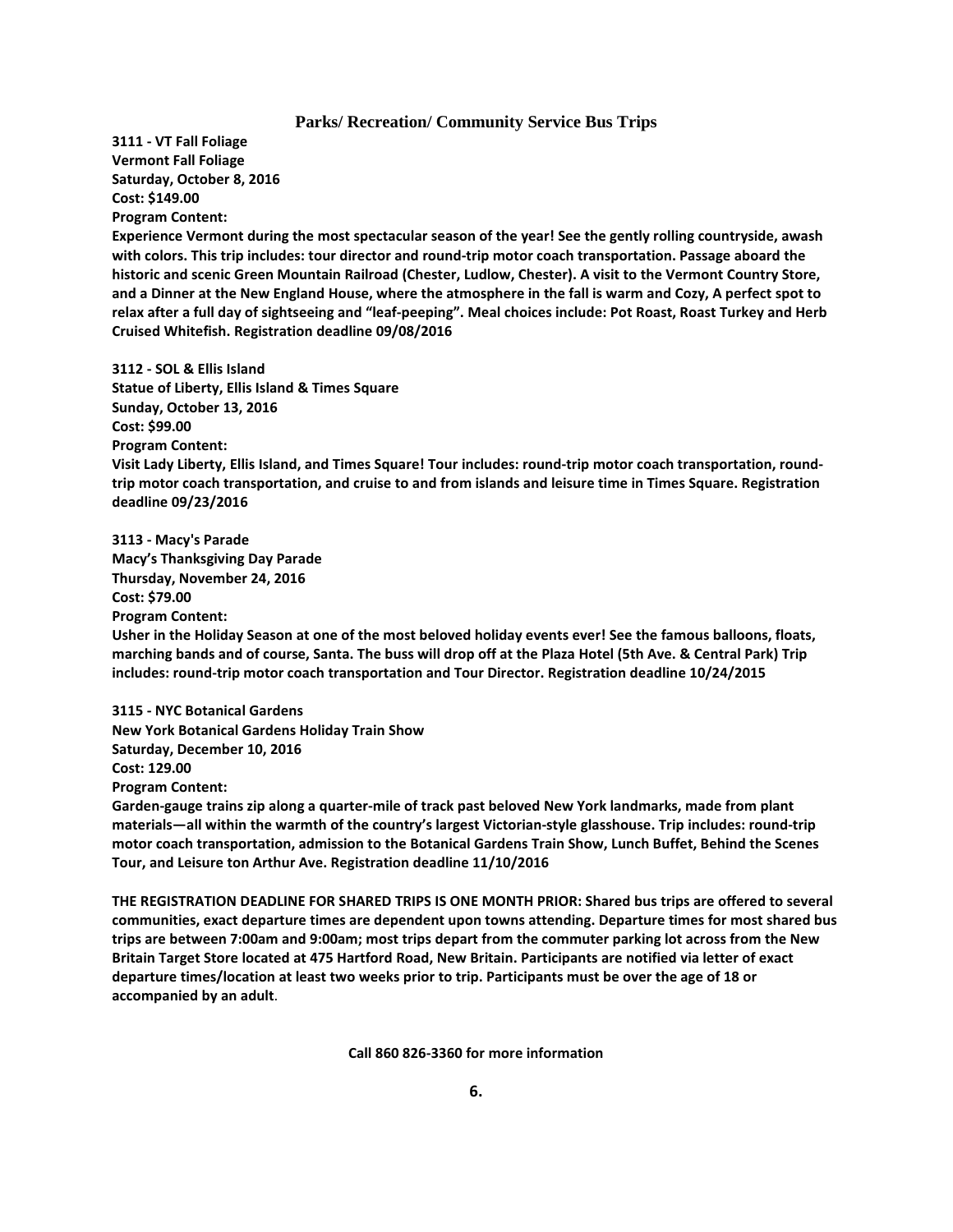# **Book Group Meeting**

The Public Library – Senior Center Book Group will meet on Tuesday, September 20<sup>th</sup> at **1:00 pm here at the senior center. The book read for the next meeting is** *Germinal* **written by Emile Zola.The thirteenth novel in Émile Zola's great Rougon-Macquart sequence, Germinal expresses outrage at the exploitation of the many by the few, but also shows humanity's capacity for compassion and hope.**

# **Friday at the Movies**

# **Night at the Museum Friday, September 23 at 12:45 PM**

**Ben Stiller leads an all-star cast, including Robin Williams, in this hilarious blockbuster hit. When Larry Daily (Stiller) is hired as a museum's night watchman, he soon discovers that all the exhibits come to life after the sun sets.** 

**Stop by and enjoy the afternoon with friends and check out the movie on our new large screen TV.** 



**EASTERN STATES BIG E Special Bus Trip**



 **Wednesday, September 21, 2016**

**A special bus trip to the Eastern States Big E is being planned and senior center members are welcome to sign up. A chartered bus will be leaving the New Britain Senior Center at approximately 9:00 am and will be leaving the Big E at approximately 4:00 pm for the return trip. The cost for trip is \$35.00 per person and includes round trip transportation and admission to the park. Interested persons should call Joe at 860 518-1224 to sign up or for additional information.** 



 **Attention New Britain Homeowners: Need a Helping Hand?**

**Do you have yard work that desperately needs to be done, but you just can't find a way? Perhaps Rebuilding Together New Britain can help. We are now accepting applications for some fall clean-up projects!**

**Rebuilding Together New Britain assists low-income New Britain homeowners with necessary home repairs that they are unable to take care of on their own, due to physical and /or financial limitations. These repairs are done by community volunteers, free of charge to selected homeowners.**

**If you are interesting in applying please contact the Rebuilding Together New Britain office at (860) 832-4389.**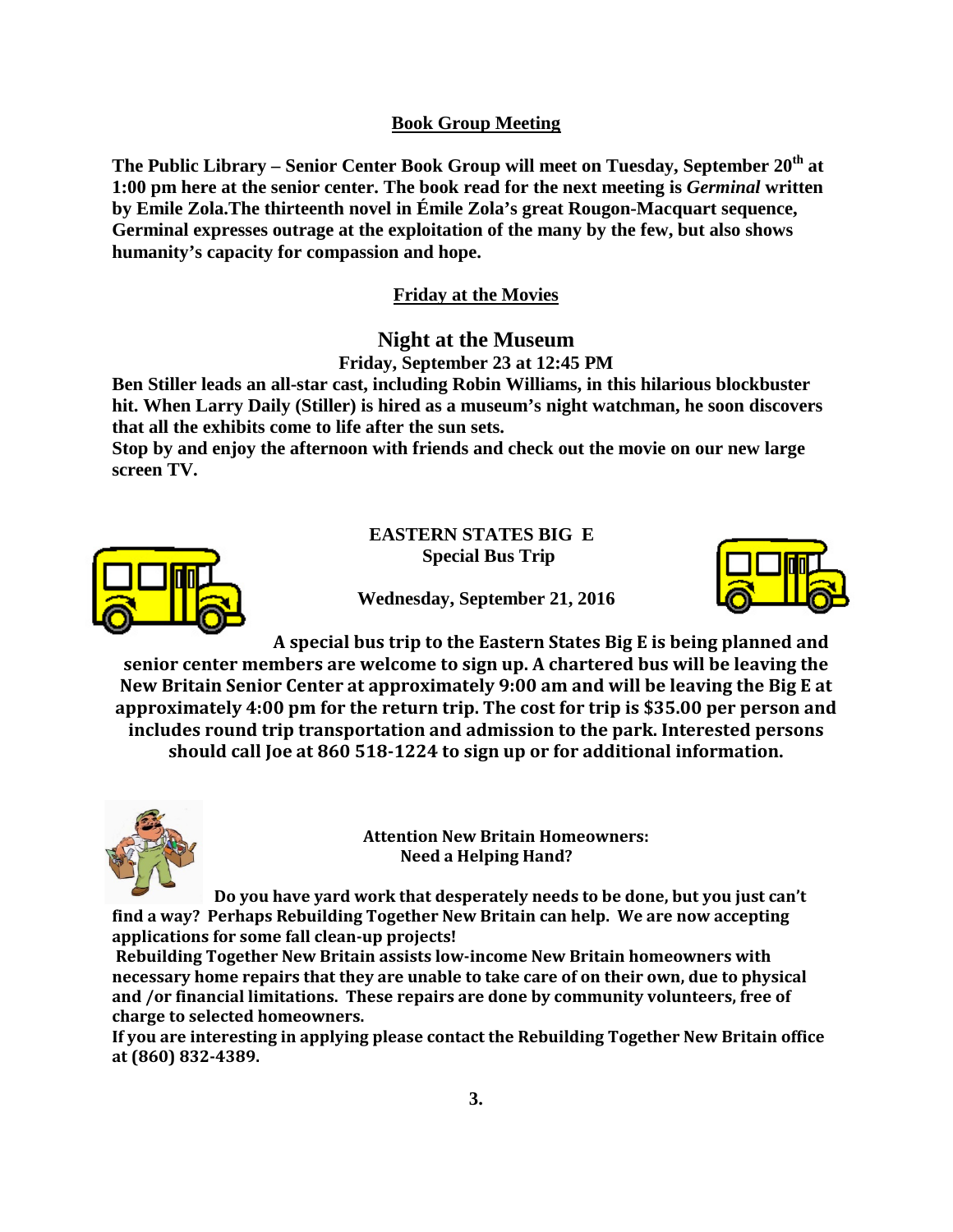## **DAILY CALENDAR OF ACTIVITIES September 2016**

#### **Monday**

**8:15 am to 11:10 am– Snack bar open 8:45 am to 9:15am. – Beginners Line Dancing 9:00 am to 11:30 am Exercise/Table tennis open 9:15 am to 11:30 am – Art class open 9:15 am to 10:00 am – Exercise Class with Chris 10:00 am to 11:00 am – Line dancing class 12:45am to 3:00 pm - Bingo**

#### **Tuesday**

**8:15 am to 11:00 am. – Snack Bar open 8:45 am to 9:15 am - - Beginners Line Dancing 9:00 am to 11:30 am Exercise/Table tennis open 9:15 am to 10:15 am – Exercise Class with Chris 9:15 am to 11:30 pm – Craft group meets 10:30 am to 11:15 am – Line dancing with Chris 12:30 to 2:30 pm – Wii Bowling Starts Sept. 20th 1:00 pm to 3:30 pm – Craft group meets Wii Bowling 1:00 pm to 3:00 pm –Group will start in September**

> **Wednesday 8:15 am to 11:00 am – Snack bar open 9:00 am to 11:30 am - Exercise/Table tennis open 9:30 am to 11:30 am – Pinochle Club 9:15 am to 11:30 am – Art Class open 9:30 am to 11:00 am - Adult Coloring 1:00 pm to 3:00 pm – Ballroom Dancing**

> > **Thursday**

**8:15 am to 11:00 am – Snack bar open 9:00 am to 11:30 am Exercise/Table tennis open 9:30 am to 10:30 am –ZUMBA with Amy 9:15 am to 11:30 am – Craft Group meets 12:30 pm to 3:30 pm – Pinochle Club 1:00 pm to 3:30 pm – Craft group meets**

#### **Friday**

**8:15 am to 11:00 am – Snack bar open 9:00 am to 11:30 am Exercise/Table tennis open 9:15 am to 11:30 am – Art class open 1:30 pm to 3:30 pm Square Dancing 12:45 pm Monthly movie (Usually the 3rd Friday of each month)**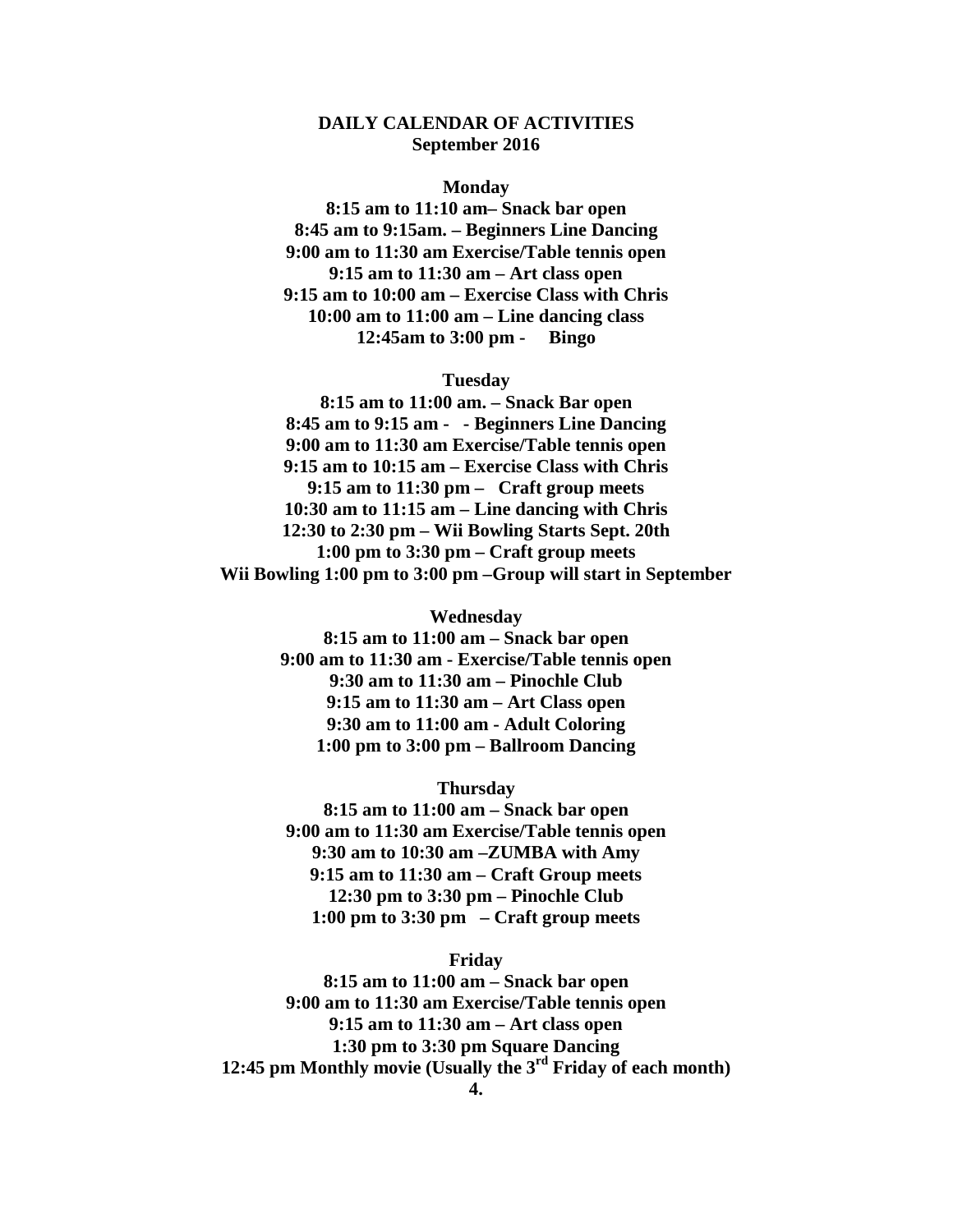### **SERVICES BY APPOINTMENT DIAL-A-RIDE**

**At least a 2-day notice is required for rides to the Senior Center, medical appointments, shopping and other destinations at any time within the month. Call 826-3555 for an appointment. There is a suggested donation of \$1.50 each way. MEDICARE/MEDICAL INSURANCE INFORMATION**

**Persons seeking help in filing Medicare claims or appeals, interpreting medical bills and assistance in making decisions concerning Medicare supplemental insurance can make an appointment with Senior Center Staff by calling the Center at 860 826-3553. Advice on Living Wills and how to deal with advance medical directives is also available.**

**From the Nursing Desk:**

**Diabetes Education**

**Do you have diabetes or take care of someone who has diabetes? Well guess what, the New Britain Health Department is hosting a 6 week seminar on diabetes education. The seminar will be held once a week for 2 hours at the New Britain Senior Center this fall. We are looking for you to come and learn how to better manage your diabetes or enhance the care you provide to someone else. Please complete a sheet and leave it in the envelope hanging on the nurse's office door or call the New Britain Health Department at 860-826-3464. Thank you for your interests and look forward to your participation.**

|                | <b>GOLDEN NOTES SUBSCRIPTIONS</b>                                                                                                                                                                                                   |             |  |
|----------------|-------------------------------------------------------------------------------------------------------------------------------------------------------------------------------------------------------------------------------------|-------------|--|
| <b>NAME</b>    |                                                                                                                                                                                                                                     | <b>DATE</b> |  |
|                | <b>STREET</b>                                                                                                                                                                                                                       |             |  |
| <b>ADDRESS</b> |                                                                                                                                                                                                                                     |             |  |
|                | $CITY$ and $CITY$ and $CITY$ and $CYZ$ are $CZ$ and $CZ$ are $CZ$ and $CZ$ are $CZ$ and $CZ$ are $CZ$ and $CZ$ are $CZ$ and $CZ$ are $CZ$ and $CZ$ are $CZ$ and $CZ$ are $CZ$ and $CZ$ are $CZ$ and $CZ$ are $CZ$ and $CZ$ are $CZ$ | STATE ZIP   |  |
|                |                                                                                                                                                                                                                                     |             |  |
|                |                                                                                                                                                                                                                                     |             |  |
|                | #                                                                                                                                                                                                                                   |             |  |
|                | Make checks payable to: NEW BRITAIN SENIOR CENTER                                                                                                                                                                                   |             |  |
|                | <b>Return to:</b>                                                                                                                                                                                                                   |             |  |
|                | <b>GOLDEN NOTES</b>                                                                                                                                                                                                                 |             |  |
|                | <b>New Britain Senior Center</b>                                                                                                                                                                                                    |             |  |
|                | <b>55 Pearl Street</b>                                                                                                                                                                                                              |             |  |
|                | New Britain, CT 06051                                                                                                                                                                                                               |             |  |
|                | Annual Fee: \$6.00 non refundable                                                                                                                                                                                                   |             |  |
|                | Cash Check                                                                                                                                                                                                                          |             |  |
|                |                                                                                                                                                                                                                                     |             |  |
|                | <b>New Britain Parks, Recreation &amp; Community Services Department</b>                                                                                                                                                            |             |  |